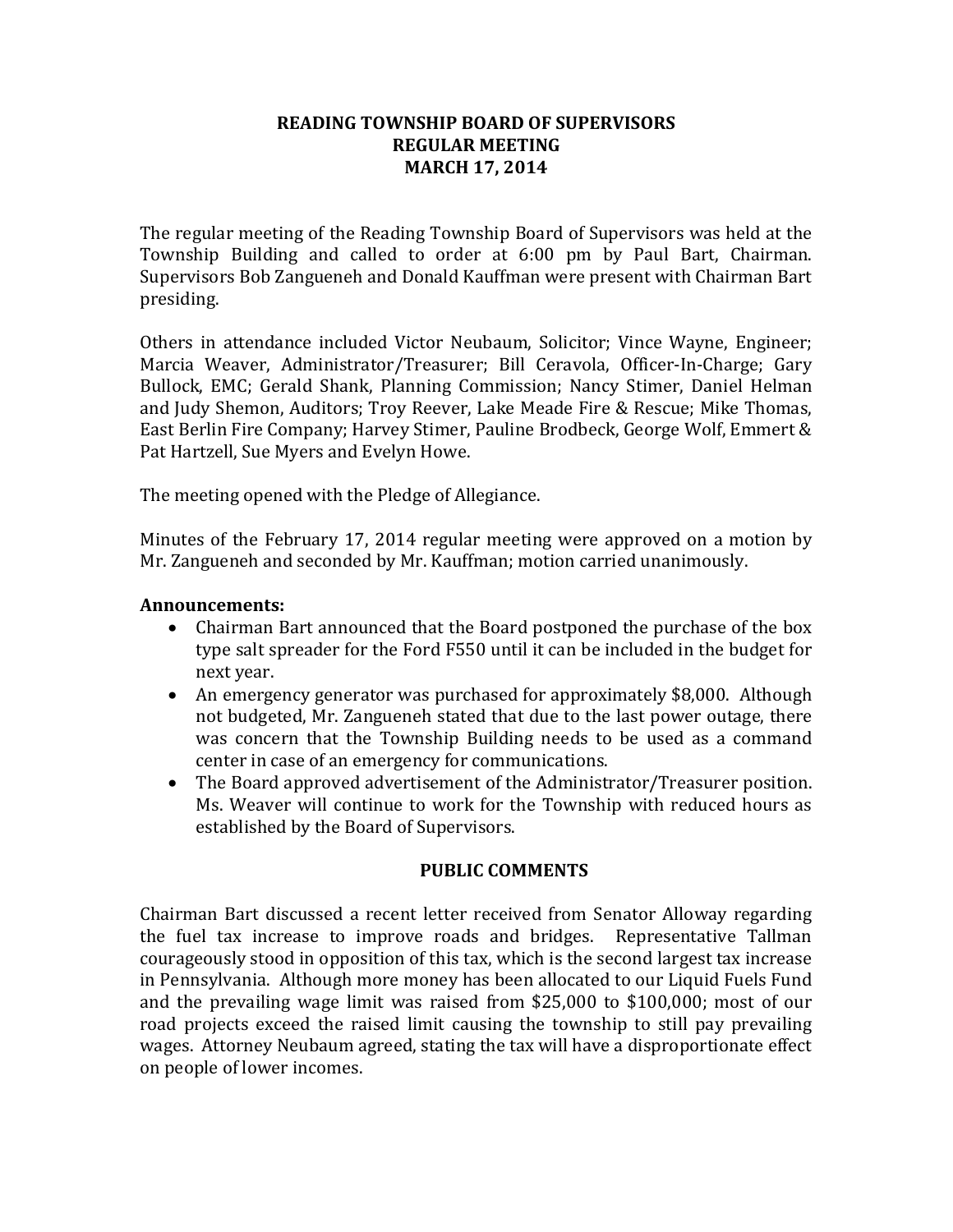# **TREASURER REPORT**

The Treasurer's Report was reviewed and approved as submitted on a motion by Mr. Zangueneh and seconded by Mr. Kauffman; motion carried unanimously. Ms. Weaver stated that winter maintenance costs rose 87% from February of last year. Jason Grim will be attending a free two day training course that is required for the Township to receive funding for dirt, gravel and low volume paved roads. Training will be held at State College on April 22<sup>nd</sup> and 23<sup>rd</sup> and he will be staying one night in a hotel.

# **ADMINISTRATIVE REPORTS FOR THE MONTH OF FEBRUARY**

Authorization was given to move the handicapped parking beside the flag pole and to purchase a "Township/Police Vehicle Only" sign and install in place of the present handicapped parking sign on a motion by Chairman Bart and seconded by Mr. Zangueneh; motion carried unanimously.

Department Reports submitted from the Police, Public Works, Zoning & Code Enforcement and Building Inspector were approved as submitted, on a motion by Mr. Zangueneh and seconded by Mr. Kauffman; motion carried unanimously.

# **ENGINEER'S REPORT**

# **Brough Hill Road Phase II Project**

Mr. Wayne reported that Mr. Mains will meet with Mr. Dissinger on Thursday to review the project details.

# **RESOLUTION**

**Resolution 2014-16: Authorization to Execute Hazard Mitigation Grant Program (HMGP)** was adopted on a motion by Chairman Bart and seconded by Mr. Zangueneh; motion carried unanimously.

# **MISCELLANEOUS**

# **2013 Department of Community Development (DCED) Report**

The Board acknowledged receiving the 2013 DCED Municipal Annual Audit and Financial Report completed by the Auditors.

# **Advertisement for Road Material Bids**

Advertisements for road material bids of Aggregate, Emulsified Asphalt and Superpave were approved on a motion by Chairman Bart and seconded by Mr. Kauffman; motion carried unanimously.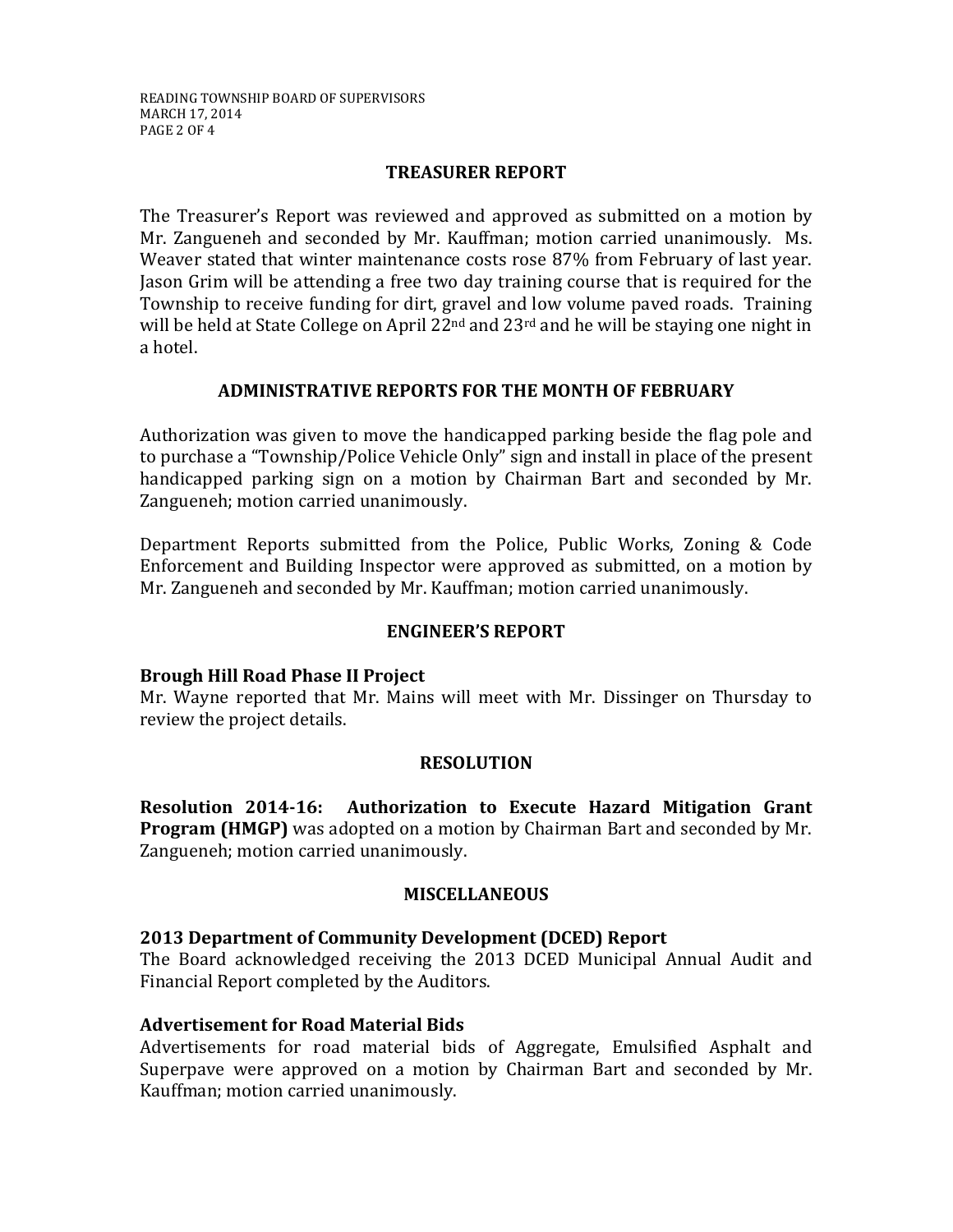READING TOWNSHIP BOARD OF SUPERVISORS MARCH 17, 2014 PAGE 3 OF 4

# **Advertisement for Spring Clean-Up**

Approval was given to advertise Spring Clean-Up Days to be held Friday, April 25th and Saturday, April 26th, from 10 am to 2 pm on a motion by Chairman Bart and seconded by Mr. Zangueneh; motion carried unanimously.

#### **Annual Cleaning Estimate**

An estimate from All Clean Building Maintenance for the annual cleaning of windows and flooring in the amount of \$449.00 was approved on a motion by Chairman Bart and seconded by Mr. Zangueneh; motion carried unanimously. Price remains the same as last year.

#### **Police Department Request for New Computer & Laptop**

In a Memo dated March 3, 2014, Officer Ceravola requested the purchase of a new computer and laptop for an estimated amount of \$3,127.00 because the Pennsylvania State Police sent notice that effective April 8th, any agencies still using Windows XP will not be permitted to access the CLEAN/NCIC System. Mr. Bart stated that Windows 9 will not be released until this fall and that half of the life cycle of Windows 7 has been used. Approval was given to upgrade to Windows 7 for now and to consider budgeting hardware replacement with Windows 9 next spring on a motion by Chairman Bart and seconded by Mr. Kauffman; motion carried unanimously.

# **Membership of the Adams Council of Governments**

The membership to the Adams Council of Governments was withdrawn on a motion by Chairman Bart and seconded by Mr. Zangueneh; motion carried unanimously. Chairman Bart signed a letter to the Adams County Council of Governments regarding the Board's decision.

#### **2013 Adams County Real Estate Market Report**

The Board reviewed the 2013 Adams County Real Estate Market Report prepared by the Realtors® Association of York & Adams Counties, Inc.

# **SOLICITOR'S REPORT**

- Attorney Neubaum stated that the codification advertisement is in progress.
- The Adams County Tower Removal Agreement bonding terms are still under review.
- A quote from Advantage Real Estate Advisors to appraise the church property was approved for the amount not to exceed \$2,800 on a motion by Mr. Zangueneh and seconded by Mr. Kauffman; motion carried unanimously.
- Pleadings have been filed in the litigation matter involving the Wolf Road Access to Lake Meade.